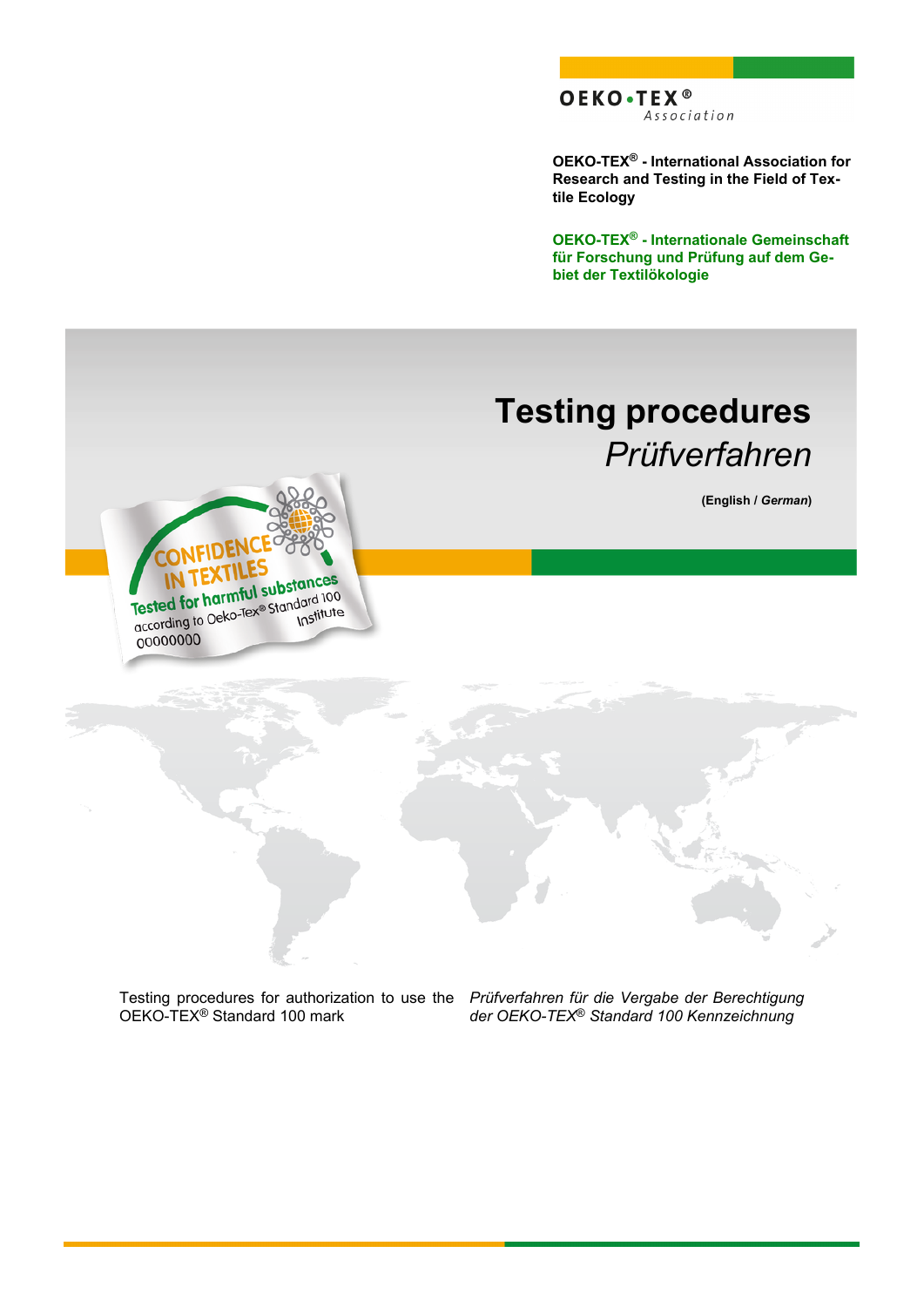## **Contents** *Inhalt*

- [1](#page-3-0) [Determination of the pH value](#page-3-0) *[1](#page-3-0) [Bestimmung des pH-Wertes](#page-3-0)*
- [2](#page-3-0) [Determination of formaldehyde](#page-3-0) *[2](#page-3-0) [Bestimmung von Formaldehyd](#page-3-0)*
- [2.1](#page-3-0) Qualitative testing for the presence of formal- 2.1 [dehyde](#page-3-0)
- [2.2](#page-3-0) [Quantitative determination of the content of](#page-3-0) 2.2 [free and partially releasable formaldehyde](#page-3-0)
- [3](#page-4-0) [Determination of heavy metals](#page-4-0) *[3](#page-4-0) [Bestimmung der Schwermetalle](#page-4-0)*
- [3.1](#page-4-0) [Extraction with artificial acid sweat solution](#page-4-0) *[3.1](#page-4-0) [Extraktion mit künstlicher saurer Schweisslö-](#page-4-0)*
- [3.2](#page-4-0) [Digestion of the samples](#page-4-0) *[3.2](#page-4-0) [Aufschluss der Proben](#page-4-0)*
- [3.3](#page-5-0) [Testing for chromium\(VI\)](#page-5-0) *[3.3](#page-5-0) [Prüfung auf Chrom \(VI\)](#page-5-0)*
- [4](#page-5-0) [Determination of the content of pesticides](#page-5-0) *[4](#page-5-0) [Bestimmung des Pestizidgehaltes](#page-5-0)*
- 
- [6](#page-5-0) [Determination of the content of plasticisers](#page-5-0) *[6](#page-5-0) [Bestimmung des Gehaltes an Weichma-](#page-5-0)*
- [7](#page-6-0) [Determination of the content of organic tin](#page-6-0) [compounds](#page-6-0)
- [8](#page-6-0) [Determination of the content of short chain](#page-6-0) [chlorinated paraffines](#page-6-0)
- [9](#page-6-0) [Determination of the content of PFC's, Per](#page-6-0)[fluorinated Compounds](#page-6-0)
- [10](#page-6-0) [Determination of the content of DMFu](#page-6-0) *[10](#page-6-0) [Bestimmung des Gehaltes von DMFu](#page-6-0)*
- [11](#page-7-0) [Test for humanecologically critical colorants](#page-7-0) *[11](#page-7-0) [Prüfung auf humanökologisch bedenkliche](#page-7-0)*
- [11.1](#page-7-0) [Test for Azo-colorants, which may be](#page-7-0) [cleaved into arylamines of MAK-group III,](#page-7-0) [categories 1 and 2 under reductive condi](#page-7-0)[tions](#page-7-0)
- [11.2](#page-8-0) [Test for dyestuffs and pigments, classified as](#page-8-0) *[11.2](#page-8-0) [Prüfung auf Farbstoffe und Pigmente, die als](#page-8-0)* [carcinogenic](#page-8-0)
- 
- 
- [12](#page-9-0) [Determination of the content of chlorinated](#page-9-0) [benzenes and toluenes](#page-9-0)
- [13](#page-9-0) Determination of the content of polycyclic ar- 13 [omatic hydrocarbons \(PAH\)](#page-9-0)
- [14](#page-9-0) [Determination of the content of solvent resi](#page-9-0)[dues](#page-9-0)
- [15](#page-9-0) [Determination of the content of surfactant,](#page-9-0) [wetting agent residues](#page-9-0)
- 
- [17](#page-10-0) [Determinations of emission](#page-10-0) *[17](#page-10-0) [Emissionsprüfungen](#page-10-0)*
- [17.1](#page-11-0) [Quantitative determination of formaldehyde](#page-11-0) [emitting into the air](#page-11-0)
- [17.2](#page-11-0) [Determination of the emission of volatile and](#page-11-0) *[17.2](#page-11-0) [Bestimmung der Emission leichtflüchtiger](#page-11-0)* [odorous compounds by gas chromatography](#page-11-0)
- 
- [18.1](#page-12-0) [Odour test \(textile floor coverings, mattress](#page-12-0)[es, foam and large coated articles not being](#page-12-0) [used for clothing\)](#page-12-0)
- 
- 
- *[2.1](#page-3-0) [Qualitative Prüfung auf Vorhandensein von](#page-3-0) [Formaldehyd](#page-3-0)*
- *[2.2](#page-3-0) [Quantitative Bestimmung des Gehaltes an](#page-3-0) [freiem und teilweise abspaltbarem Formal](#page-3-0)[dehyd](#page-3-0)*
- 
- *[sung](#page-4-0)*
- 
- 
- 
- [5](#page-5-0) [Determination of the content of phenols](#page-5-0) *[5](#page-5-0) [Bestimmung des Gehaltes an Phenolen](#page-5-0)*
	- *[chern](#page-5-0)*
	- *[7](#page-6-0) [Bestimmung des Gehaltes an zinnorgani](#page-6-0)[schen Verbindungen](#page-6-0)*
	- *[8](#page-6-0) [Bestimmung des Gehaltes von kurzkettigen](#page-6-0) [Chlorparaffinen](#page-6-0)*
	- *[9](#page-6-0) [Bestimmung des Gehaltes von PFC's, Perf](#page-6-0)[luorierte Verbindungen](#page-6-0)*
	-
	- *[Farbmittel](#page-7-0)*
	- *[11.1](#page-7-0) [Prüfung auf Azo-Farbmittel, die reduktiv in](#page-7-0) [Arylamine der MAK-Gruppe III, Kategorien 1](#page-7-0) [und 2 aufgespalten werden können](#page-7-0)*
	- *[kanzerogen wirkend eingestuft wurden](#page-8-0)*
- [11.3](#page-8-0) [Test for dyestuffs, classified as allergenic](#page-8-0) *[11.3](#page-8-0) [Prüfung auf Farbstoffe, die als allergieauslö](#page-8-0)[send eingestuft wurden](#page-8-0)*
- [11.4](#page-9-0) [Test for other banned dyestuffs](#page-9-0) *[11.4](#page-9-0) [Prüfung auf weitere verbotene Farbstoffe](#page-9-0)*
	- *[12](#page-9-0) [Bestimmung des Gehaltes an chlorierten](#page-9-0) [Benzolen und Toluolen](#page-9-0)*
	- *[13](#page-9-0) [Bestimmung des Gehaltes an polycyclischen](#page-9-0) [aromatischen Kohlenwasserstoffen \(PAK\)](#page-9-0)*
	- *[14](#page-9-0) [Bestimmung des Gehaltes an Lösemittel](#page-9-0)[rückständen](#page-9-0)*
	- *[15](#page-9-0) [Bestimmung des Gehaltes an Tensid-, Netz](#page-9-0)[mittelrückständen](#page-9-0)*
- [16](#page-10-0) [Testing of colour fastness](#page-10-0) *[16](#page-10-0) [Bestimmung der Farbechtheiten](#page-10-0)*
	-
	- *[17.1](#page-11-0) [Quantitative Bestimmung des in die Raum](#page-11-0)[luft emittierenden Formaldehyds](#page-11-0)*
	- *[und geruchsbildender Komponenten mittels](#page-11-0) [Gaschromatographie](#page-11-0)*
- [18](#page-12-0) [Sensory Odour test](#page-12-0) *[18](#page-12-0) [Sensorische Geruchsprüfung](#page-12-0)*
	- *[18.1](#page-12-0) [Geruchsprüfung \(textile Fussbodenbeläge,](#page-12-0) [Matratzen, Schaumstoffe und grosse be-](#page-12-0)*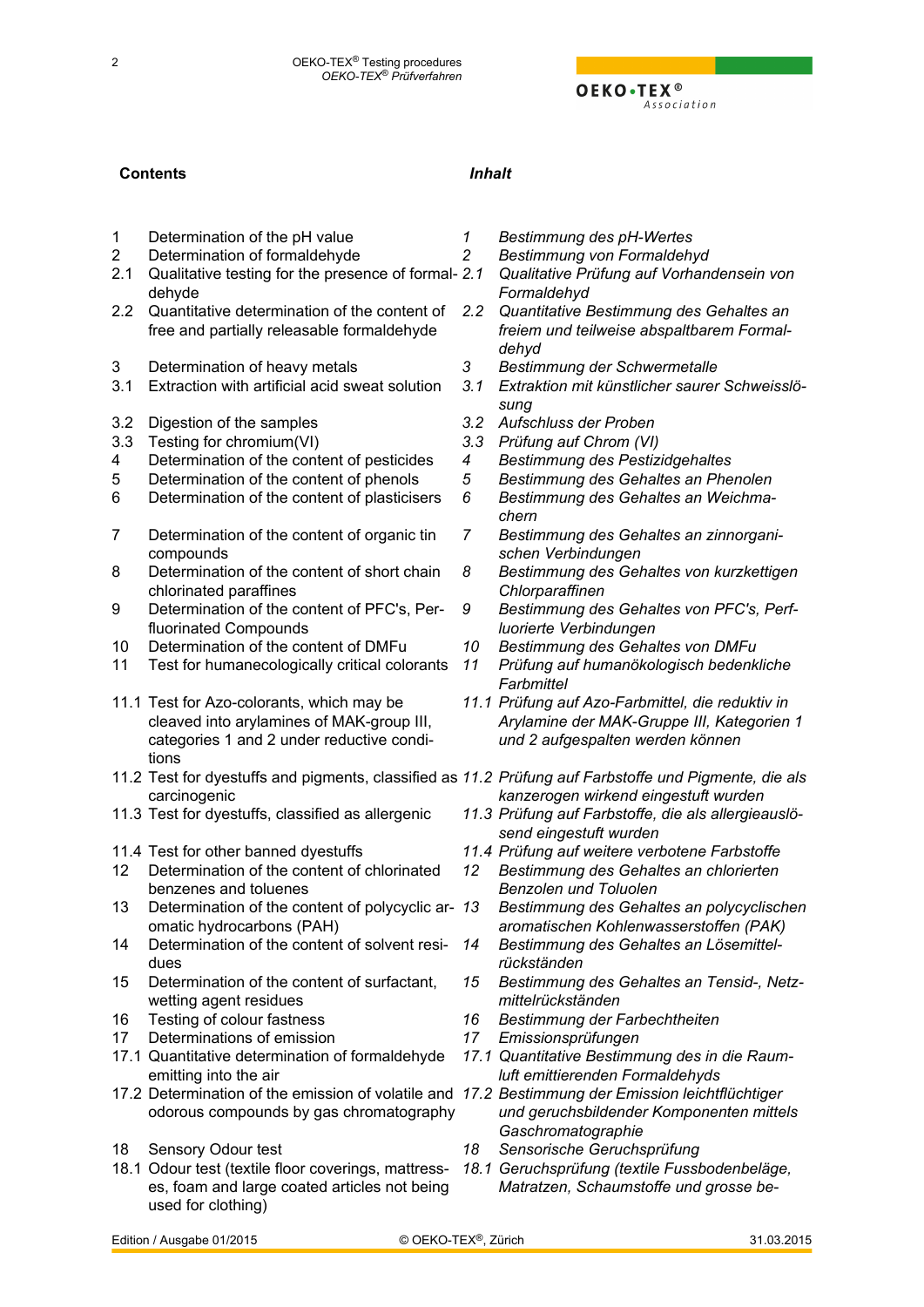

*[schichtete Artikel, die nicht für Kleidung ver](#page-12-0)[wendet werden\)](#page-12-0)*

- 
- 
- [18.2](#page-12-0) [Odour test on other articles](#page-12-0) *[18.2](#page-12-0) [Geruchsprüfung an sonstigen Artikeln](#page-12-0)*
	- [19](#page-13-0) [Identifizierung von Asbestfasern](#page-13-0)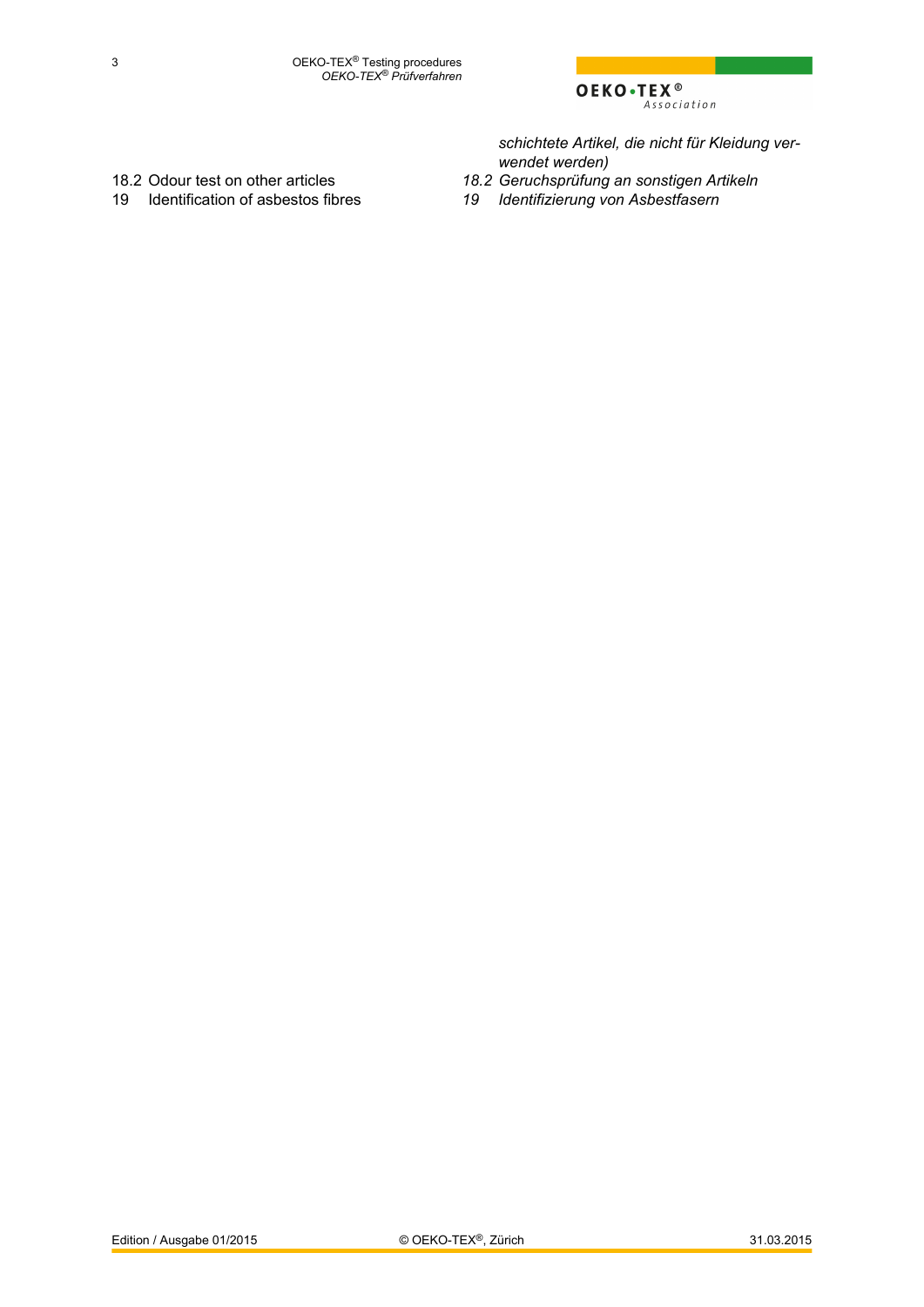*Acetylaceton-Verfahren summarisch erfasst.*

<span id="page-3-0"></span>Tests in progress or waiting to be carried out *Bereits begonnene oder noch ausstehende* should be stopped or cancelled if any individual test already completed gives values, which exceed the limits. *Prüfungen werden abgebrochen bzw. nicht mehr durchgeführt, wenn sich herausstellen sollte, dass nach einem bereits abgeschlossenen Prüfpunkt der festgelegte Grenzwert überschritten wird.* The samples are prepared for testing by a conditioning according to the regulations given in ISO 139. *Die Proben werden vor der Durchführung der Prüfungen nach den in ISO 139 genannten Bedingungen konditioniert.* **1 Determination of the pH value** *Bestimmung des pH-Wertes*

The pH value is determined according to ISO 3071 (KCl solution). *Die Bestimmung des pH-Wertes erfolgt gemäß ISO 3071 (KCl Lösung).*

| $\overline{2}$ | Determination of formaldehyde                                                                                                                                                                                                                                                                                                                        | Bestimmung von Formaldehyd                                                                                                                                                                                                                                                                                                                                                               |
|----------------|------------------------------------------------------------------------------------------------------------------------------------------------------------------------------------------------------------------------------------------------------------------------------------------------------------------------------------------------------|------------------------------------------------------------------------------------------------------------------------------------------------------------------------------------------------------------------------------------------------------------------------------------------------------------------------------------------------------------------------------------------|
| 2.1            | Qualitative testing for the presence of<br>formaldehyde                                                                                                                                                                                                                                                                                              | Qualitative Prüfung auf Vorhandensein von<br>Formaldehyd                                                                                                                                                                                                                                                                                                                                 |
|                | As a rule, qualitative tests have to be done first<br>to show whether subsequent quantitative tests<br>will be necessary.                                                                                                                                                                                                                            | Grundsätzlich sind qualitative Prüfungen voran-<br>zustellen, um Erkenntnisse über die Notwendig-<br>keit einer nachfolgenden quantitativen Untersu-<br>chung zu erhalten.                                                                                                                                                                                                               |
| same time.     | The qualitative tests are to be performed under<br>semi-quantitative working conditions in aqueous<br>and sulphuric extracts of the samples at the                                                                                                                                                                                                   | Die qualitative Prüfung ist unter semiquantitati-<br>ven Arbeitsbedingungen zeitgleich in wässrigen<br>und schwefelsauren Extrakten der Materialpro-<br>ben durchzuführen.                                                                                                                                                                                                               |
|                | In the case of products containing glyoxal, to<br>avoid a wrong interpretation, reagents reacting<br>specifically with formaldehyde should be used.                                                                                                                                                                                                  | Zur Vermeidung von Fehlinterpretationen ge-<br>genüber Glyoxal enthaltenden Produkten sind<br>beim Nachweis solche Reagenzien zu verwen-<br>den, die auf Formaldehyd spezifisch reagieren.                                                                                                                                                                                               |
| 2.2            | Quantitative determination of the con-<br>tent of free and partially releasable<br>formaldehyde                                                                                                                                                                                                                                                      | Quantitative Bestimmung des Gehaltes an frei-<br>em und teilweise abspaltbarem Formaldehyd                                                                                                                                                                                                                                                                                               |
|                | The test is performed as given by the Japanese<br>law "Harmful Substance - Containing House-<br>hold Products Control Law No. 112". According<br>to this method the content of free and partially<br>releaseable formaldehyde is integrally deter-<br>mined in aqueous extract using the acetyl-ace-<br>tone method by means of a spectrophotometer. | Die Prüfung erfolgt nach der vom japanischen<br>Gesetz "Harmful Substance-Containing House-<br>hold Products Control Law Nr. 112" vorgeschrie-<br>benen Prüfmethode. Nach dieser Methode wird<br>entsprechend der vorgegebenen Arbeitsvor-<br>schrift der Gehalt an freiem und teilweise ab-<br>spaltbarem Formaldehyd im wässrigen Extrakt<br>auf spektralphotometrischem Wege nach dem |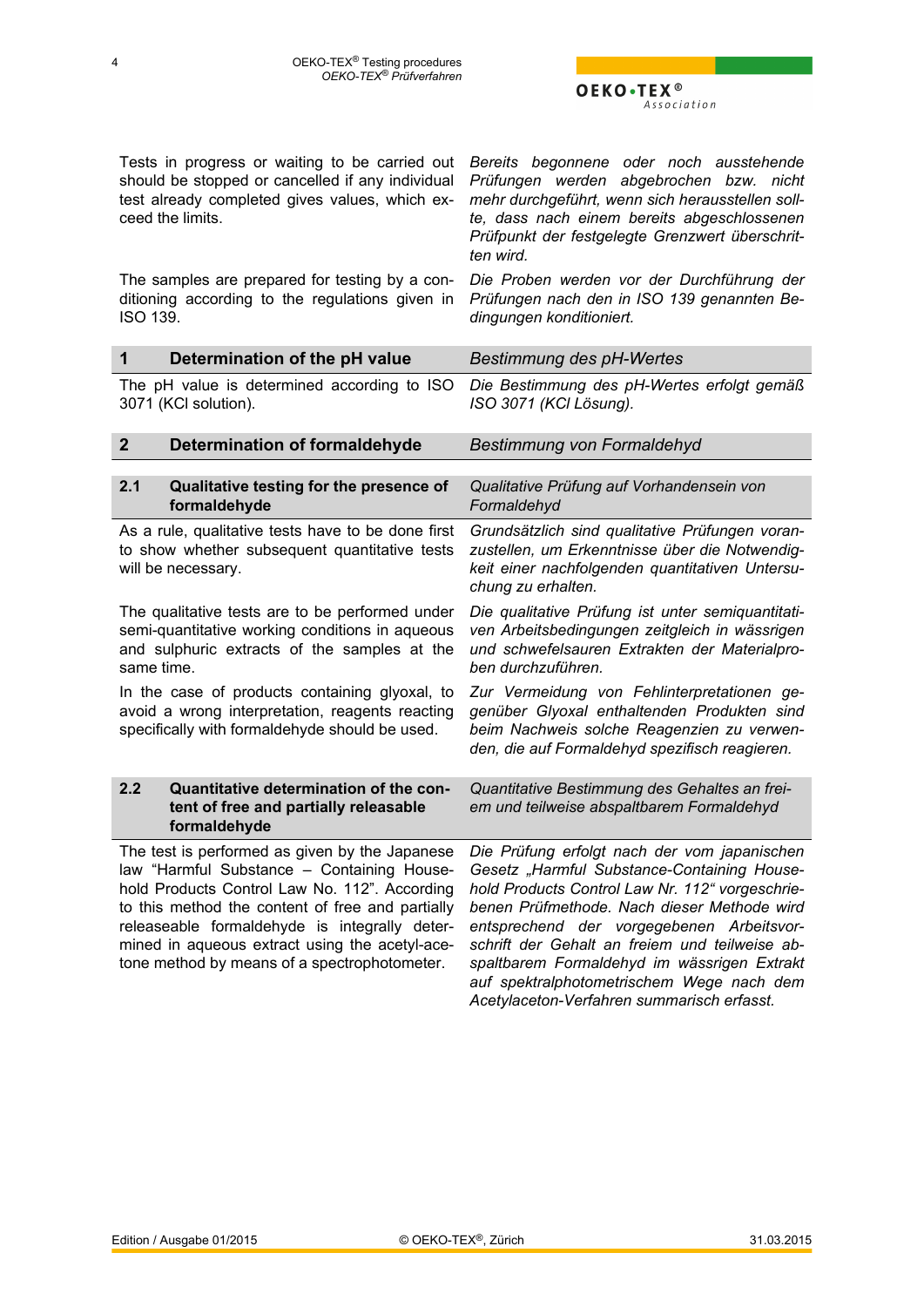<span id="page-4-0"></span>

| 3<br>Determination of heavy metals                                                                                                                                                                                                                                                                                 | Bestimmung der Schwermetalle                                                                                                                                                                                                                                                                                                                                                  |
|--------------------------------------------------------------------------------------------------------------------------------------------------------------------------------------------------------------------------------------------------------------------------------------------------------------------|-------------------------------------------------------------------------------------------------------------------------------------------------------------------------------------------------------------------------------------------------------------------------------------------------------------------------------------------------------------------------------|
| Tests for the following heavy metals (extractable<br>and total content) are performed:                                                                                                                                                                                                                             | Quantitative Bestimmung der folgenden Schwer-<br>metalle (extrahierbar, bzw. Totalgehalt):                                                                                                                                                                                                                                                                                    |
| • Antimony                                                                                                                                                                                                                                                                                                         | • Antimon                                                                                                                                                                                                                                                                                                                                                                     |
| • Arsenic                                                                                                                                                                                                                                                                                                          | • Arsen                                                                                                                                                                                                                                                                                                                                                                       |
| $\cdot$ Lead                                                                                                                                                                                                                                                                                                       | • Blei                                                                                                                                                                                                                                                                                                                                                                        |
| • Cadmium                                                                                                                                                                                                                                                                                                          | • Cadmium                                                                                                                                                                                                                                                                                                                                                                     |
| • Chromium                                                                                                                                                                                                                                                                                                         | • Chrom                                                                                                                                                                                                                                                                                                                                                                       |
| • Chromium(VI)                                                                                                                                                                                                                                                                                                     | • $Chrom(VI)$                                                                                                                                                                                                                                                                                                                                                                 |
| • Copper                                                                                                                                                                                                                                                                                                           | • Kupfer                                                                                                                                                                                                                                                                                                                                                                      |
| • Cobalt                                                                                                                                                                                                                                                                                                           | • Kobalt                                                                                                                                                                                                                                                                                                                                                                      |
| • Nickel                                                                                                                                                                                                                                                                                                           | • Nickel                                                                                                                                                                                                                                                                                                                                                                      |
| • Mercury                                                                                                                                                                                                                                                                                                          | • Quecksilber                                                                                                                                                                                                                                                                                                                                                                 |
| The quantitative determination of the heavy met-<br>al components extracted according to paragraph<br>3.1 or digested according to paragraph 3.2, is<br>performed by atomic absorption spectrometry<br>(AAS), ICP, or spectrophotometry.                                                                           | Die quantitative Bestimmung der entsprechend<br>dem Punkt 3.1 extrahierten Schwermetall-Kom-<br>ponenten oder gemäss Punkt 3.2 aufgeschlos-<br>senen Mustern erfolgt nach den Arbeitsmetho-<br>den der Atomabsorptions-Spektrometrie (AAS)<br>oder ICP bzw. Spektralphotometrie.                                                                                              |
| <b>Extraction with artificial acid sweat</b><br>3.1<br>solution                                                                                                                                                                                                                                                    | Extraktion mit künstlicher saurer Schweisslö-<br>sung                                                                                                                                                                                                                                                                                                                         |
| The heavy metals are extracted by use of artifi-<br>cial acidic sweat solution according to ISO<br>105E04 (testing solution II).                                                                                                                                                                                   | Die Extraktion der Schwermetalle erfolgt unter<br>Verwendung von künstlicher saurer Schweißlö-<br>sung gemäß ISO 105-E04 (Prüflösung II).                                                                                                                                                                                                                                     |
| Accessories made from painted or unpainted<br>metal and galvanized plastics must be enclosed<br>in several layers of an inert, undyed textile (e.g.<br>polyester, polyacryl) to avoid abrasion due to<br>scratching, beating or shaking.                                                                           | Bei Zubehörteilen aus Metall, lackiertem Metall<br>und galvanisch oberflächenveredelten Kunst-<br>stoffen sind diese zur Vermeidung von mechani-<br>schen Oberflächenveränderungen durch Kratz-,<br>Schlag-, Schütteleinwirkung etc. während der<br>Extraktion in Mehrfachlagen eines sich indiffe-<br>rent verhaltenden Gewebes (z.B. Polyester, Po-<br>lyacryl) einzunähen. |
| Metallic accessories having a surface refine-<br>ment or coating are subjected to a further test<br>for extractable nickel after a pre-treatment (wear<br>and corrosion according to EN 12472:1998).                                                                                                               | Metallische Zubehöre mit einer Oberflächenver-<br>edelung oder Beschichtung werden zusätzlich<br>auf extrahierbares Nickel untersucht nachdem<br>sie einer speziellen Vorbehandlung (Alterung<br>und Korrosion gemäss EN 12472: 1998) unter-<br>zogen wurden.                                                                                                                 |
| 3.2<br><b>Digestion of the samples</b>                                                                                                                                                                                                                                                                             | Aufschluss der Proben                                                                                                                                                                                                                                                                                                                                                         |
| The samples are chemically digested<br>using<br>acids in order to get a clear solution.                                                                                                                                                                                                                            | Die Proben werden in einem nasschemischen<br>sauren Aufschluss in eine klare Lösung über-<br>führt.                                                                                                                                                                                                                                                                           |
| Different components of the sample, which can<br>be differentiated macroscopically (base material,<br>paints, etc.), are separately digested and ana-<br>lysed. The method is therefore suitable to check<br>the samples for total lead content in reference to<br>the requirement of the American legislation for | Verschiedene makroskopisch unterscheidbare<br>Komponenten einer Probe (Grundmaterial, La-<br>cke, etc.) werden getrennt aufgeschlossen und<br>untersucht. Die Methode ist somit geeignet um<br>Proben hinsichtlich des totalen Bleigehalts ge-<br>mäss der Amerikanischen Gesetzgebung für                                                                                    |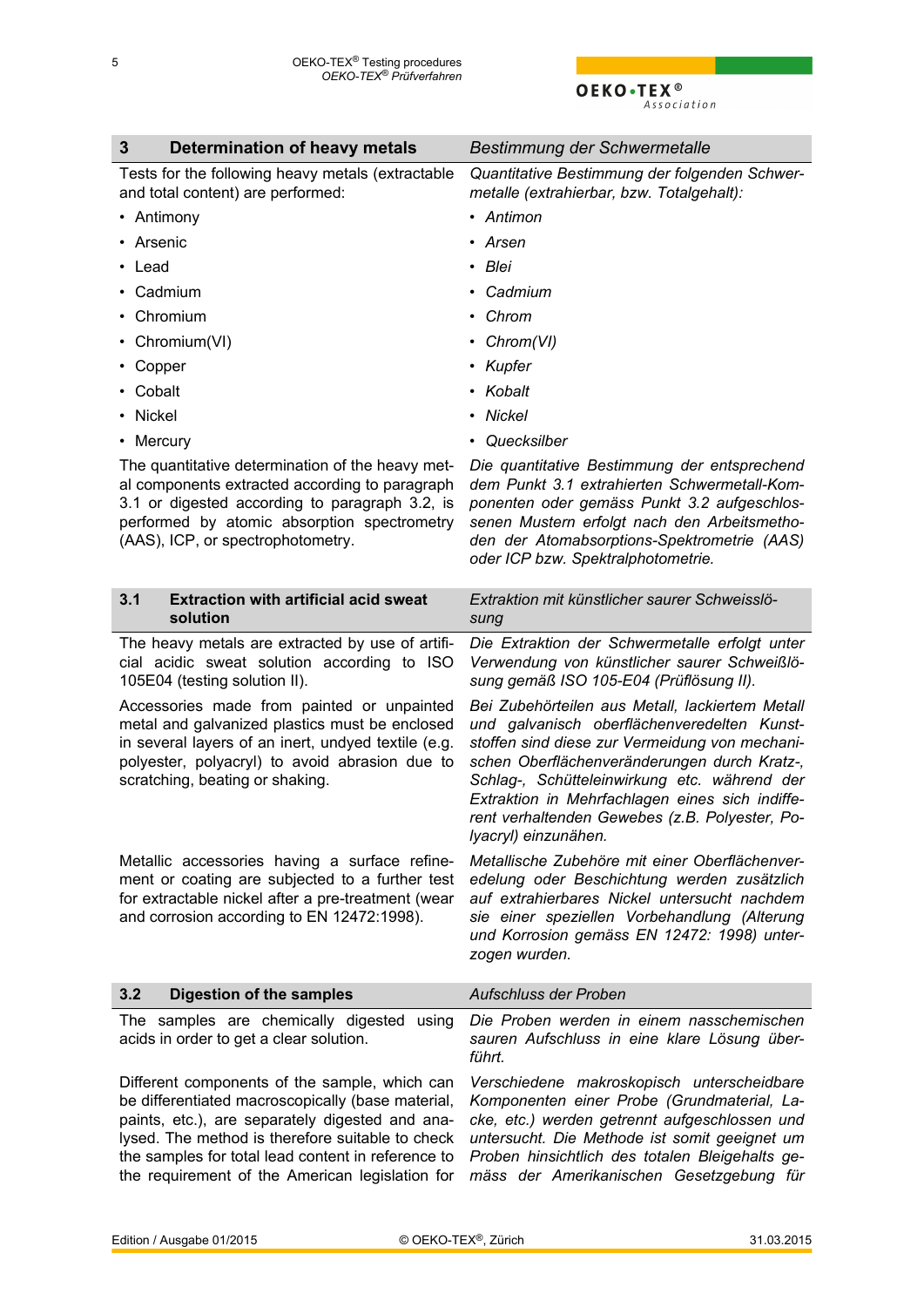# OEKO.TEX<sup>®</sup>

<span id="page-5-0"></span>children's articles (CPSIA, Consumer Product *Kinderartikel (CPSIA, Consumer Product Safety* Safety Improvement Act).

*Improvement Act) zu untersuchen.*

| 3.3<br><b>Testing for chromium(VI)</b>                                                                                                                                                                                                                                                                                                                                                                                                                                                                                                                                                                                                     | Prüfung auf Chrom (VI)                                                                                                                                                                                                                                                                                                                                                                                                                                                                                                                                                                                                                                                                                                      |
|--------------------------------------------------------------------------------------------------------------------------------------------------------------------------------------------------------------------------------------------------------------------------------------------------------------------------------------------------------------------------------------------------------------------------------------------------------------------------------------------------------------------------------------------------------------------------------------------------------------------------------------------|-----------------------------------------------------------------------------------------------------------------------------------------------------------------------------------------------------------------------------------------------------------------------------------------------------------------------------------------------------------------------------------------------------------------------------------------------------------------------------------------------------------------------------------------------------------------------------------------------------------------------------------------------------------------------------------------------------------------------------|
| The test for chromium( $VI$ ) is performed with the<br>extract prepared by using the artificial acidic<br>sweat solution.                                                                                                                                                                                                                                                                                                                                                                                                                                                                                                                  | Die Prüfung auf Chrom(VI) erfolgt im Extrakt mit<br>künstlicher saurer Schweisslösung.                                                                                                                                                                                                                                                                                                                                                                                                                                                                                                                                                                                                                                      |
| For leather the analysis is carried out according<br>to ISO 17075.                                                                                                                                                                                                                                                                                                                                                                                                                                                                                                                                                                         | Bei Leder wird gemäss ISO 17075 untersucht.                                                                                                                                                                                                                                                                                                                                                                                                                                                                                                                                                                                                                                                                                 |
| Determination of the content of<br>4<br>pesticides                                                                                                                                                                                                                                                                                                                                                                                                                                                                                                                                                                                         | <b>Bestimmung des Pestizidgehaltes</b>                                                                                                                                                                                                                                                                                                                                                                                                                                                                                                                                                                                                                                                                                      |
| In the OEKO-TEX <sup>®</sup> Standard 100 there is a list<br>of pesticides, which might be used for natural fi-<br>bres and are critical because of their persis-<br>tence.                                                                                                                                                                                                                                                                                                                                                                                                                                                                | Im OEKO-TEX® Standard 100 sind Pestizide<br>aufgeführt, die bei nativen Fasern Anwendung<br>finden können und aufgrund ihrer Persistenz be-<br>denklich sind.                                                                                                                                                                                                                                                                                                                                                                                                                                                                                                                                                               |
| The tests for the pesticides which are mentioned<br>in the OEKO-TEX® Standard 100 are performed<br>with cleaned-up extracts by gas chromatography<br>with selective detection (MSD or ECD).                                                                                                                                                                                                                                                                                                                                                                                                                                                | Die Prüfungen auf die im OEKO-TEX® Standard<br>100 genannten Pestizide werden in den gerei-<br>nigten ("clean-up") Extrakten auf gaschromato-<br>graphischem Wege (MSD bzw. ECD) durchge-<br>führt.                                                                                                                                                                                                                                                                                                                                                                                                                                                                                                                         |
| Determination of the content of<br>5<br>phenols                                                                                                                                                                                                                                                                                                                                                                                                                                                                                                                                                                                            | Bestimmung des Gehaltes an Phenolen                                                                                                                                                                                                                                                                                                                                                                                                                                                                                                                                                                                                                                                                                         |
| The pentachlorophenol (PCP), isomers of tetra-<br>chlorophenol (TeCP) and<br>Trichlorophenol<br>(TrCP) or ortho-phenylphenol (OPP) content is<br>determined for samples where the use of PCP,<br>TeCP, TrCP and OPP is supposed in a raw ma-<br>terial conservation agent, an auxiliary or a finish-<br>ing agent, or for the treatment of the finished<br>product. With textile floor coverings the PCP,<br>TeCP, TrCP or OPP content is determined only<br>in pile material consisting of wool or wool<br>blends. For analysis gas chromatography can<br>be used with mass spectrometric (MSD) or elec-<br>tron capture detection (ECD). | Der Gehalt an Pentachlorphenol (PCP), Isome-<br>ren von Tetrachlorphenol (TeCP) und Trichlor-<br>phenol (TrCP) oder ortho-Phenylphenol (OPP)<br>wird an solchen Prüfmustern bestimmt, bei de-<br>nen ggf. als Konservierungsmittel für das Roh-<br>material, ein Textilhilfsmittel bzw. Ausrüstungs-<br>produkt oder für die Fertigware PCP, TeCP,<br>TrCP oder OPP verwendet worden sein könnte.<br>Bei textilen Fußbodenbelägen wird der PCP-,<br>TeCP-, TrCP- oder OPP-Gehalt nur in der Wolle<br>oder Wollmischungen enthaltenden Nutzschicht<br>bestimmt. Als Analysenmethode kommt die gas-<br>chromatographische Analyse mit massenselekti-<br>ver bzw. Elektroneneinfang-Detektion (MSD<br>bzw. ECD) zur Anwendung. |
| Determination of the content of<br>$6\phantom{1}$<br>plasticisers                                                                                                                                                                                                                                                                                                                                                                                                                                                                                                                                                                          | Bestimmung des Gehaltes an Weichma-<br>chern                                                                                                                                                                                                                                                                                                                                                                                                                                                                                                                                                                                                                                                                                |
| With the test those phthalates are included<br>which are specified in various publications and<br>legal framework as being critical for the health of<br>children, babies or impose a general health risk.<br>The list of phthalates of the OEKO-TEX <sup>®</sup> Stand-<br>ard 100 include those phthalates which are<br>mentioned at the time of publication of the<br>Standard in REACH (EC Regulation 1907/2006,<br>Annexes XIV and applicable parts of XVII) as<br>well as those mentioned in candidate list for<br>SVHC and CPSIA.                                                                                                   | Mit der Prüfung werden jene Phthalate erfasst,<br>die in verschiedenen Veröffentlichungen und ge-<br>setzlichen Grundlagen als gesundheitsgefähr-<br>dend für Kinder oder Babies oder ganz generell<br>als besorgniserregend eingestuft wurden. Die<br>Liste der Phthalate vom OEKO-TEX® Standard<br>100 beinhaltet insbesondere jene Phthalate,<br>welche zum Zeitpunkt der Veröffentlichung des<br>Standards in den REACH (EU Verordnung<br>1907/2006) Anhängen XIV und zutreffenden                                                                                                                                                                                                                                      |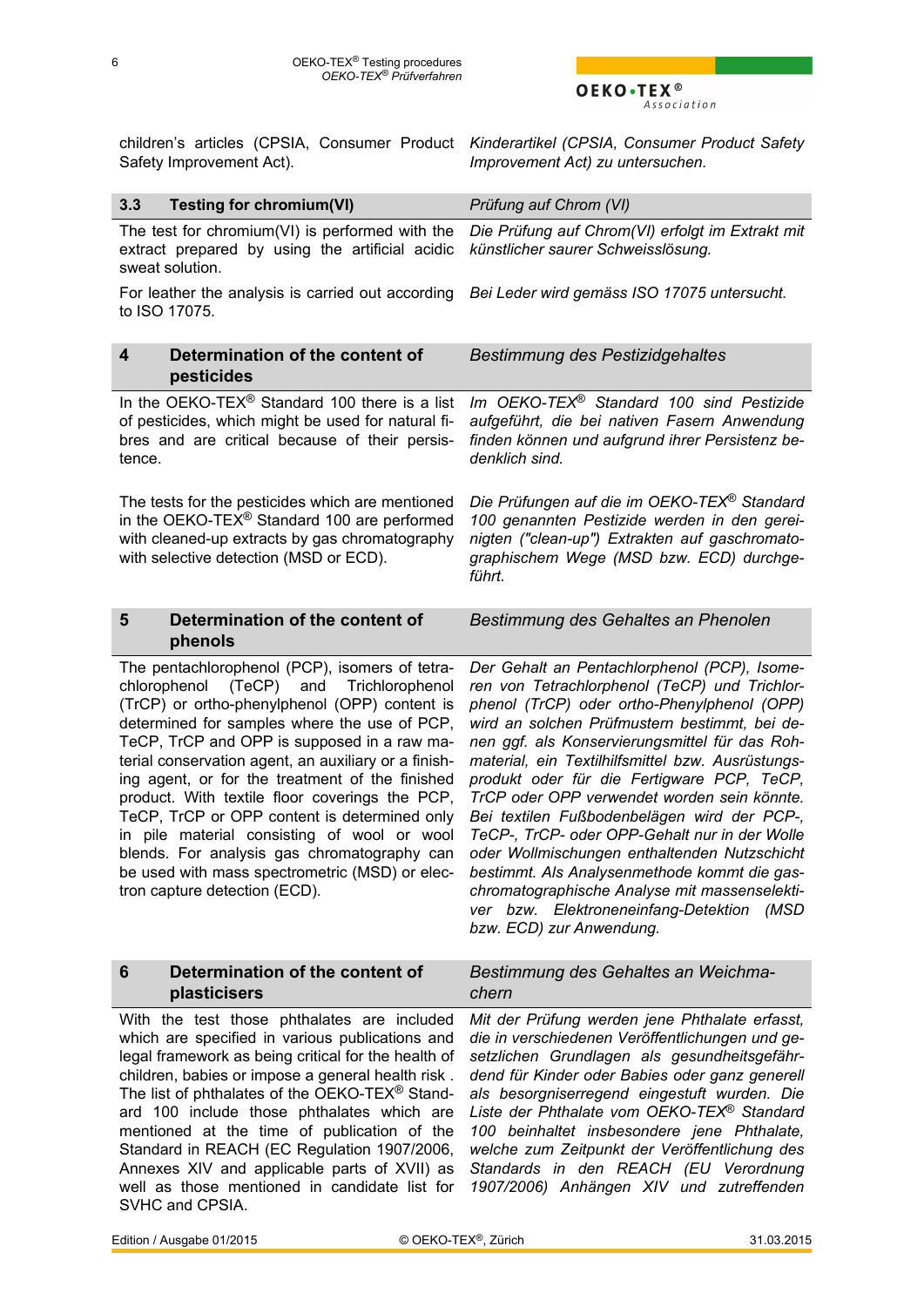*Teilen vom Anhang XVII, der SVHC-Kandidatenliste sowie CPSIA enthalten sind.*

*Zur Prüfung auf PVC-Weichmacher wird ein organischer Lösungsmittelextrakt des Prüfgutes nach Aufarbeitung gaschromatographisch (MS-*

*und anschliessender Analyse mittels GC/MS.*

*Detektion) untersucht.*

<span id="page-6-0"></span>The test for PVC plasticisers is performed by extraction of the testing material with an organic solvent. The extract is analysed after clean-up by gas chroma-tography (MS detection).

#### **7 Determination of the content of organic tin compounds** *Bestimmung des Gehaltes an zinnorganischen Verbindungen* The method for determination of organic tin compounds is based on an extraction of the material with an organic solvent and followed by derivatization with sodium tetraethylborate. The tests are performed with cleaned-up extracts by gas chromatography with selective detection (MSD). *Die Methode zur Bestimmung der zinnorganischen Verbindungen basiert auf einer Extraktion des Materials mit einem organischen Lösemittel und darauffolgender Derivatisierung mit Natriumtetraethylborat. Die Prüfungen werden in den gereinigten ("clean-up") Extrakten auf gaschromatographischem Wege (MSD) durchgeführt.* **8 Determination of the content of short chain chlorinated paraffines** *Bestimmung des Gehaltes von kurzkettigen Chlorparaffinen* The method for the determination of the short chain chlorinated paraffines is based on an extraction of the testing material with an organic solvent and subsequent analysis with GC/MS or GC/MS/MS. For screening (analysis of the sum of all short, medium and long chain chloroparaffines the instrument can be operated in the EI (electron impact) mode. For the secure determination of the congeners present in the sample the instrument must be operated in CI (chemical ionization) mode. *Die Methode zur Bestimmung des Gehaltes an kurzkettigen Chlorparaffinen basiert auf einer Extraktion des Prüfmaterials mit einem organischen Lösungsmittel und anschliessender Analyse mittels GC/MS oder GC/MS/MS. Zum Screening (Erfassung der Summe aller kurz-, mittel- und langkettigen Chlorparaffinen) kann im EI (electron impact) Modus gemessen werden. Zur gesicherten Analyse der vorhandenen Kongonere muss im CI (chemical ionization) Modus gemessen werden.* **9 Determination of the content of PFC's, Perfluorinated Compounds** *Bestimmung des Gehaltes von PFC's, Perfluorierte Verbindungen* Until the official testing method according to EC-DIRECTIVE 2006/122/EC is available; an internal procedure will be applied, which is based on an extraction step using methanol and a subsequent LC/MS/MS analysis. *Bis zum Vorliegen der offiziellen Prüfmethode zur EU-RICHTLINIE 2006/122/EG wird mit einer internen Methode gearbeitet, welche auf einer methanolischen Extraktion und nachfolgender Analyse mittels LC/MS/MS beruht.* **10 Determination of the content of DMFu** *Bestimmung des Gehaltes von DMFu* The method for the determination of dimethylfumarate is based on an extraction of the sample with an organic solvent and subsequent analy-*Die Methode zur Bestimmung des Gehaltes an Dimethylfumarat basiert auf einer Extraktion von Textilien mit einem organischen Lösungsmittel*

ses by GC/MS.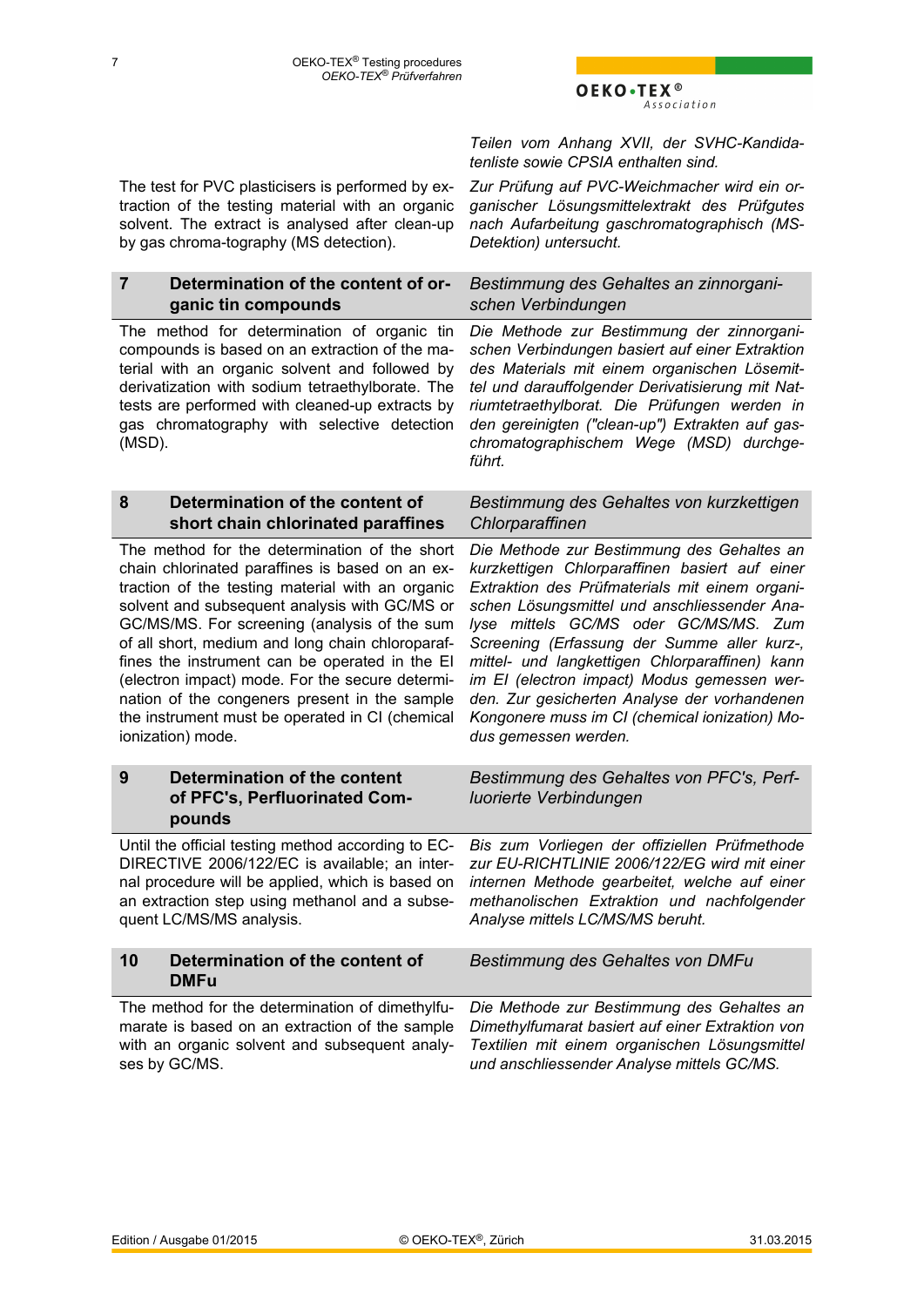#### <span id="page-7-0"></span>**11 Test for humanecologically critical colorants** *Prüfung auf humanökologisch bedenkliche Farbmittel* **11.1 Test for Azo-colorants, which may be cleaved into arylamines of MAK-group III, categories 1 and 2 under reductive conditions** *Prüfung auf Azo-Farbmittel, die reduktiv in Arylamine der MAK-Gruppe III, Kategorien 1 und 2 aufgespalten werden können* All arylamines mentioned in the Annex XVII of the REACH Regulation (1907/2006) relating to restrictions on the marketing and use of certain dangerous substances and preparations (azocolorants) are part of the list published in the OE-KO-TEX® Standard 100. *Sämtliche Arylamine, die im Anhang XVII der REACH Verordnung (1907/2006) betreffend Beschränkung des Inverkehrbringens und der Verwendung gewisser gefährlicher Stoffe und Zubereitungen (Azofarbmittel) enthalten sind, sind Bestandteil der im OEKO-TEX*® *Standard 100*

The following arylamines are to be included in the tests:

• MAK-group III, category 1 (Substances which are known to be able to cause cancer in human beings)

*In die Untersuchungen sind folgende Arylamine einzubeziehen: • MAK-Gruppe III, Kategorie 1 (Stoffe, die beim Menschen erfahrungsgemäß bösartige Ge-*

*schwülste zu verursachen vermögen)* Benzidine [92-87-5] 4-Chlor-o-toluidine (4-Chlor-2 methylaniline) [95-69-2]

*publizierten Liste.*

- 2-Naphtylamine [91-59-8]<br>4-Aminobiphenyl (Biphenyl-4-ylamine) 192-67-11 [92-67-1] 4-Aminobiphenyl (Biphenyl-4-ylamine)
- MAK group III, category 2 (Substances which are - in the opinion of the Senate Commission for the testing of hazardous working materials - definitely carcinogenic to animals, when these animals are exposed to the substances in circumstances which resemble exposures occurring in working places or are at least comparable.)
- *• MAK-Gruppe III, Kategorie 2 (Stoffe, die sich bislang nur im Tierversuch - nach Meinung der Senatskommission zur Prüfung gesundheitsschädlicher Arbeitsstoffe - eindeutig als krebserzeugend erwiesen haben und zwar unter Bedingungen, die der möglichen Exposition des Menschen am Arbeitsplatz vergleichbar sind bzw. aus denen Vergleichbarkeit abgeleitet werden kann.)*

| o-Tolidine (3,3'-Dimethylbenzidine)<br>o-Dianisidine (3,3'-<br>Dimethoxybenzidine) | $[119-93-7]$<br>$[119-90-4]$ |
|------------------------------------------------------------------------------------|------------------------------|
| 3,3'-Dichlorobenzidine                                                             | $[91-94-1]$                  |
| 4-Chloroaniline                                                                    | $[106 - 47 - 8]$             |
| o-Toluidine (2-Methylaniline)                                                      | $[95-53-4]$                  |
| o-Aminoazotoluene                                                                  | $[97-56-3]$                  |
| 2-Amino-4-nitrotoluene                                                             | $[99-55-8]$                  |
| 2,4-Diaminotoluene (2,4-                                                           | $[95-80-7]$                  |
| Toluylendiamine)                                                                   |                              |
| 2,4-Diaminoanisole (4-Methoxy-1,3-                                                 | $[615-05-4]$                 |
| phenylenediamine)                                                                  |                              |
| 4,4'-Diaminobiphenylmethane                                                        | $[101 - 77 - 9]$             |
| 4,4'-Diamino-3,3'-                                                                 | $[838-88-0]$                 |
| dimethylbiphenylmethane                                                            |                              |
| 4,4'-Diamino-3,3'-                                                                 | $[101 - 14 - 4]$             |
| dichlorobiphenylmethane                                                            |                              |
| 4,4'-Diaminobiphenylether                                                          | $[101-80-4]$                 |
| 4,4'-Diaminobiphenylsulfide                                                        | $[139-65-1]$                 |
| 2,4,5-Trimethylaniline                                                             | $[137-17-7]$                 |
| p-Cresidine (2-Methoxy-5-                                                          | $[120 - 71 - 8]$             |
| methylaniline)                                                                     |                              |
| o-Anisidine (2-Methoxyaniline)                                                     | $[90-04-0]$                  |
| 2,4-Xylidine                                                                       | $[95-68-1]$                  |
|                                                                                    |                              |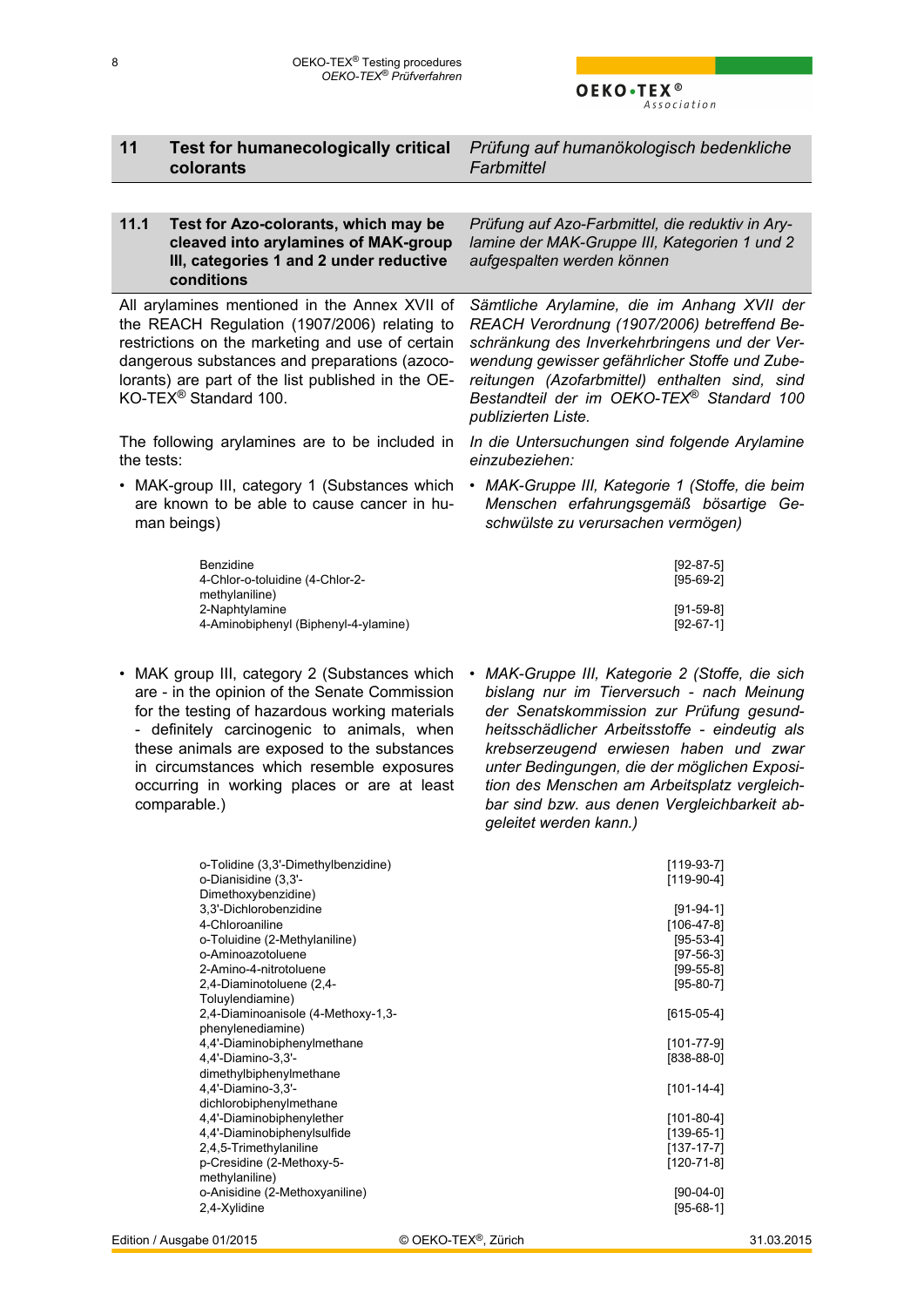2,6-Xylidine [87-62-7] 4-Aminoazobenzene [60-09-3]

<span id="page-8-0"></span>The list will be extended by the arylamines, which are added to the MAK groups III, categories 1 or 2 after sufficient testing by the "Senatskommission zur Prüfung gesundheitsschädlicher Arbeitsstoffe" (Senate Commission for testing of hazardous working materials) in the "Deutsche Forschungsgemeinschaft" (DFG) and are additionally of importance for the production of

The tests are carried out following the official test methods in Attachment 10 of Annex XVII of the REACH regulation (1907/2006), respectively

i.e. according to the following standards:

*Die MAK-Gruppen werden künftig um die Arylamine ergänzt, die nach hinreichender Prüfung durch die Senatskommission zur Prüfung gesundheitsschädlicher Arbeitsstoffe in der Deutschen Forschungsgemeinschaft (DFG) der Kategorie 1 bzw. 2 der Gruppe III zugeordnet werden und die bei der Herstellung von Azo-Farbmitteln von Bedeutung sind.*

*Die Prüfung erfolgt nach den amtlichen Untersuchungsmethoden nach Anlage 10 zu Anhang XVII der REACH Verordnung (1907/2006) bzw. zum Beispiel nach den folgenden Normen:*

• EN 14362-1 *• EN 14362-1*

• EN 14362-3 *• EN 14362-3*

| 11.2<br>Test for dyestuffs and pigments, clas-<br>sified as carcinogenic                                                                                                                                                                                                                                                     | Prüfung auf Farbstoffe und Pigmente, die als<br>kanzerogen wirkend eingestuft wurden                                                                                                                                                                                                                                           |
|------------------------------------------------------------------------------------------------------------------------------------------------------------------------------------------------------------------------------------------------------------------------------------------------------------------------------|--------------------------------------------------------------------------------------------------------------------------------------------------------------------------------------------------------------------------------------------------------------------------------------------------------------------------------|
| According to the criteria of Annex VI of the Di-<br>rective 67/548/EWG respectively the Directives<br>76/769/EWG, annex I, and 1999/43/EC as well<br>as the regulation (EC) No. 1272/2008 some col-<br>orants are classified as carcinogenic and have<br>been added to the corresponding list of OEKO-<br>TEX® Standard 100. | Nach den Kriterien des Anhangs VI der Richtli-<br>nie 67/548/EWG bzw. den Richtlinien 76/769/<br>EWG, Anhang I, und 1999/43/EG sowie der Ver-<br>ordnung (EG) Nr. 1272/2008 wurden einige<br>Farbmittel als kanzerogen klassifiziert und im<br>OEKO-TEX <sup>®</sup> Standard 100 in die entsprechen-<br>de Liste aufgenommen. |
| The list of these colorants will be amended in<br>the OEKO-TEX <sup>®</sup> Standard 100 according to the<br>scientific knowledge and if the colorants are rel-<br>evant for the production of textiles and gar-<br>ments.                                                                                                   | Die Liste dieser Farbmittel wird im OEKO-TEX <sup>®</sup><br>Standard 100 entsprechend dem wissenschaftli-<br>chen Stand, und sofern die Farbmittel für die<br>Produktion von Textilien und Bekleidungen rele-<br>vant sind, ergänzt                                                                                           |
| The testing is carried out for some of the dyes<br>according to 11.1, and 11.3 respectively and in<br>some cases according to 3.2. The test method<br>for the other dyes is under evaluation.                                                                                                                                | Die Prüfung erfolgt für einige Farbstoffe gemäss<br>11.1 bzw. 11.3, und für einige Sonderfälle ge-<br>mäss 3.2. Die Prüfmethodik für die übrigen<br>Farbstoffe ist noch in Ausarbeitung.                                                                                                                                       |
| 11.3<br>Test for dyestuffs, classified as aller-<br>genic                                                                                                                                                                                                                                                                    | Prüfung auf Farbstoffe, die als allergieauslösend<br>eingestuft wurden                                                                                                                                                                                                                                                         |
| Some dyestuffs are classified as substances<br>that could potentially cause allergies: Those<br>dyes are mentioned in the OEKO-TEX <sup>®</sup> Stand-<br>ard 100.                                                                                                                                                           | Einigen Farbstoffen werden allergene Eigen-<br>schaften zugesprochen, sie sind im OEKO-<br>TEX <sup>®</sup> Standard 100 aufgeführt.                                                                                                                                                                                           |
| The list of dyestuffs will continually be extended<br>with those known from medicine to cause aller-<br>gies.                                                                                                                                                                                                                | Die Liste dieser Farbstoffe wird jeweils dem<br>neuen Stand entsprechend um jene Komponen-<br>ten erweitert, die nach den Erfahrungen aus der<br>Medizin ebenfalls als sensibilisierend eingestuft<br>werden.                                                                                                                  |
| The identification and quantification of extracted<br>dyes is made by means of chromatographic<br>methods in comparison to reference substance.                                                                                                                                                                              | Die Identifikation und Quantifizierung der allergi-<br>sierenden Farbstoffe erfolgt nach Extraktion auf<br>chromatographischem Weg im Vergleich zu Re-<br>ferenzsubstanzen.                                                                                                                                                    |

Edition / Ausgabe 01/2015 © OEKO-TEX®, Zürich 31.03.2015

azo-colorants.

OEKO.TEX<sup>®</sup> Association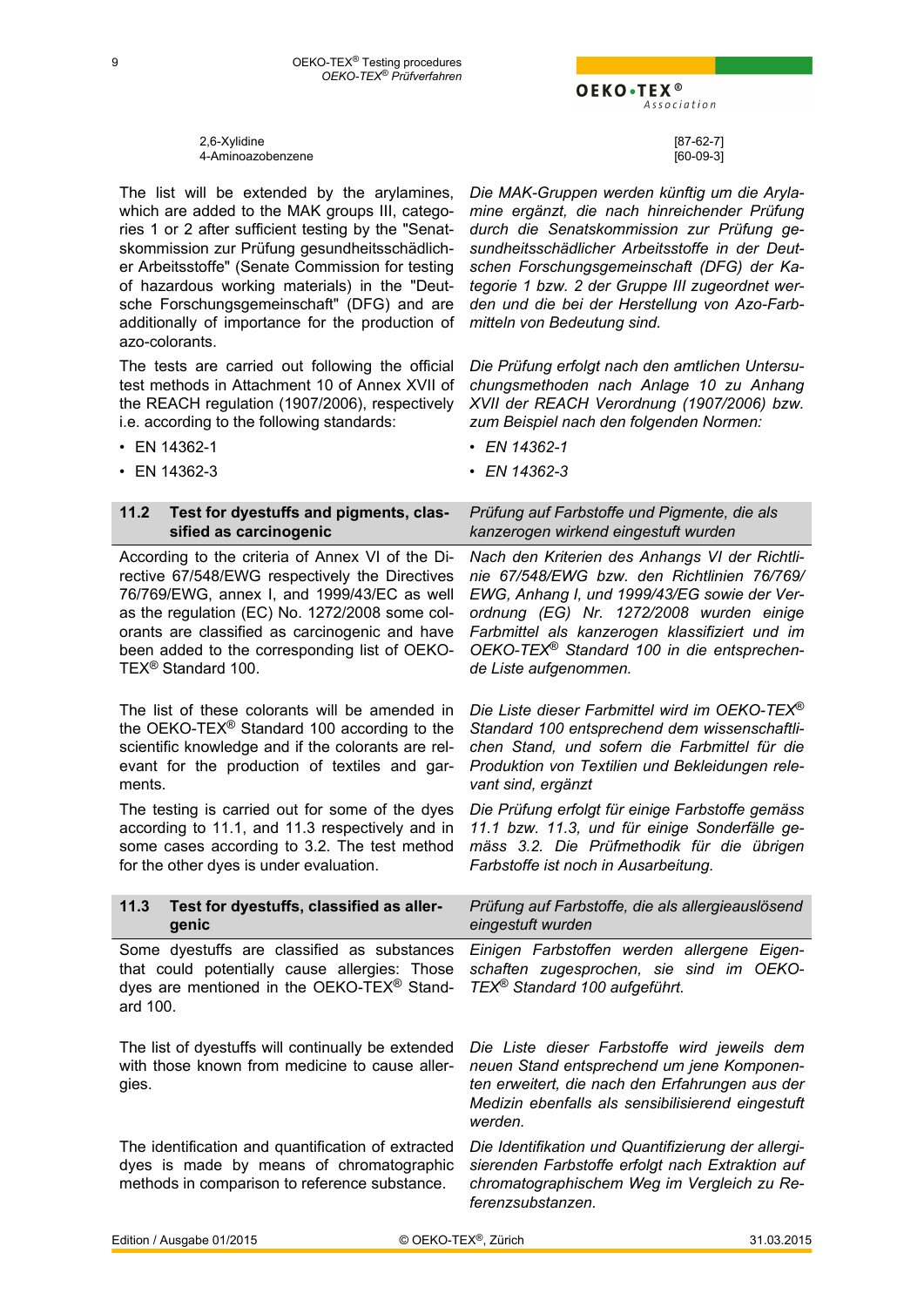OEKO $\cdot$ TEX<sup>®</sup>

<span id="page-9-0"></span>

| Test for other banned dyestuffs<br>11.4                                                                                                                                                                                                                                | Prüfung auf weitere verbotene Farbstoffe                                                                                                                                                                                                                           |
|------------------------------------------------------------------------------------------------------------------------------------------------------------------------------------------------------------------------------------------------------------------------|--------------------------------------------------------------------------------------------------------------------------------------------------------------------------------------------------------------------------------------------------------------------|
| The use of some other dyestuffs is banned due<br>to other human ecological relevant properties.<br>These dyestuffs can be found in the OEKO-<br>TEX <sup>®</sup> Standard 100 under the corresponding<br>category.                                                     | Die Verwendung von einigen anderen Farbstof-<br>fen ist aus anderen humanökologisch relevanten<br>Gründen verboten, diese sind im OEKO-TEX®<br>Standard 100 unter der entsprechenden Katego-<br>rie aufgeführt.                                                    |
| The identification and quantification of extracted<br>dyes is made by means of chromatographic<br>methods in comparison to reference substance.                                                                                                                        | Die Identifikation und Quantifizierung der Farb-<br>stoffe erfolgt nach Extraktion auf chromatogra-<br>phischem Weg im Vergleich zu Referenzsubs-<br>tanzen.                                                                                                       |
| 12<br>Determination of the content of<br>chlorinated benzenes and tol-<br>uenes                                                                                                                                                                                        | Bestimmung des Gehaltes an chlorierten<br><b>Benzolen und Toluolen</b>                                                                                                                                                                                             |
| The determination of the content of chlorinated<br>benzenes and toluenes is performed by extrac-<br>tion of the test material with an organic solvent.<br>The extract is analysed after clean-up by gas<br>chromatography (MSD or ECD detection).                      | Zur Bestimmung des Gehaltes an chlorierten<br>Benzolen und Toluolen wird ein organischer Lö-<br>sungsmittelextrakt des Prüfmusters nach Aufar-<br>beitung gaschromatographisch<br>(MSD-<br>oder<br>ECD-Detektion) untersucht.                                      |
| 13<br>Determination of the content of<br>polycyclic aromatic hydrocarbons<br>(PAH)                                                                                                                                                                                     | Bestimmung des Gehaltes an polycycli-<br>schen aromatischen Kohlenwasserstoffen<br>(PAK)                                                                                                                                                                           |
| The determination of the content of polycyclic<br>aromatic hydrocarbons (PAH) is performed by<br>extraction of the test material with an organic<br>solvent. The extract is analysed after clean-up<br>by gas chromatography with mass selective de-<br>tection (MSD). | Zur Bestimmung des Gehaltes an polycycli-<br>schen aromatischen Kohlenwasserstoffen (PAK)<br>wird ein organischer Lösungsmittelextrakt des<br>Prüfmusters nach Aufarbeitung gaschromato-<br>massenselektiver<br>graphisch<br>mit<br>Detektion<br>(MSD) untersucht. |
| All<br>polycyclic<br>aromatic<br>hydrocarbons<br>(PAH) mentioned in the OEKO-TEX <sup>®</sup> Standard<br>100 are considered in the determination.                                                                                                                     | Alle im OEKO-TEX <sup>®</sup> Standard 100 gelisteten po-<br>lycyclischen aromatischen Kohlenwasserstoffen<br>(PAK) werden bei der Bestimmung berücksich-<br>tigt.                                                                                                 |
| Determination of the content<br>14<br>of solvent residues                                                                                                                                                                                                              | Bestimmung des Gehaltes an Lösemittel-<br>rückständen                                                                                                                                                                                                              |
| The method for the determination of solvent res-<br>idues is based on an extraction of the sample<br>with an organic solvent and subsequent analy-<br>ses by gas chromatography with mass selective<br>detection (MSD).                                                | Die Methode zur Bestimmung des Gehaltes an<br>Lösemittelrückständen basiert auf einer Extrakti-<br>on des textilen Materials mit einem organischen<br>Lösemittel und anschliessender gaschromato-<br>graphischer Analyse (MSD).                                    |
| Determination of the content of<br>15<br>surfactant, wetting agent residues                                                                                                                                                                                            | Bestimmung des Gehaltes an Tensid-,<br>Netzmittelrückständen                                                                                                                                                                                                       |
| The determination of the surfactant and wetting<br>agent residues is performed by extraction of the<br>test material with an organic solvent. The extract<br>is analysed then by LC/MS.                                                                                | Die Methode zur Bestimmung des Gehaltes<br>an Tensid-, und Netzmittelrückständen basiert<br>auf einer Extaktion des Prüfmusters mit einem<br>organischen Lösemittel und anschliessender<br>Analyse mittels LC/MS.                                                  |
| Edition / Ausgabe 01/2015                                                                                                                                                                                                                                              | © OEKO-TEX <sup>®</sup> , Zürich<br>31.03.2015                                                                                                                                                                                                                     |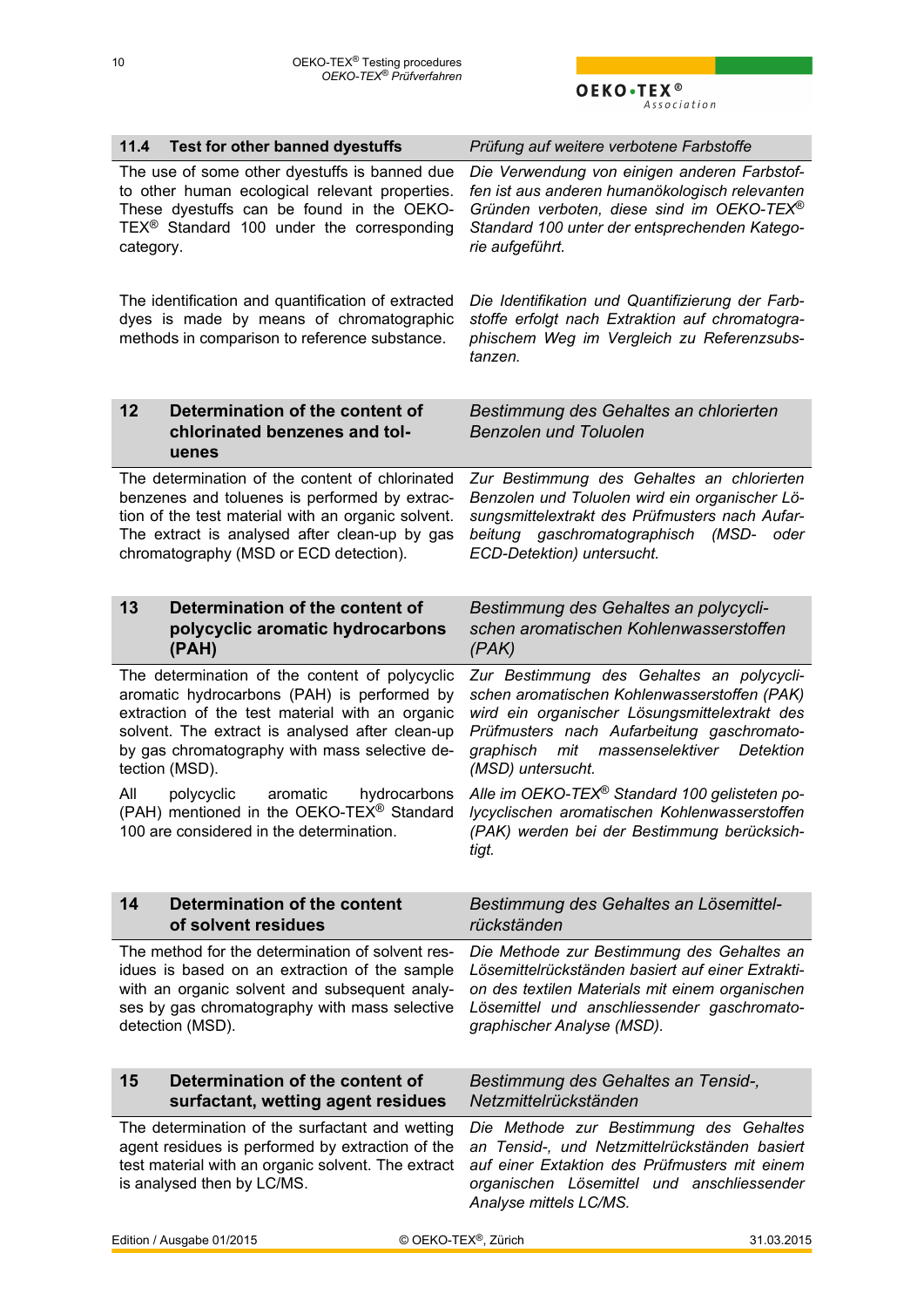<span id="page-10-0"></span>

| 16<br><b>Testing of colour fastness</b>                                                                                                                                                                                                                                                                                                                                                                                                                                                                                                                                                                                                                                         | Bestimmung der Farbechtheiten                                                                                                                                                                                                                                                                                                                                                                                                                                                                                                                                                                                                                                                                             |
|---------------------------------------------------------------------------------------------------------------------------------------------------------------------------------------------------------------------------------------------------------------------------------------------------------------------------------------------------------------------------------------------------------------------------------------------------------------------------------------------------------------------------------------------------------------------------------------------------------------------------------------------------------------------------------|-----------------------------------------------------------------------------------------------------------------------------------------------------------------------------------------------------------------------------------------------------------------------------------------------------------------------------------------------------------------------------------------------------------------------------------------------------------------------------------------------------------------------------------------------------------------------------------------------------------------------------------------------------------------------------------------------------------|
| In all the colour fastness tests cited below only<br>the fastness grades with respect to staining of<br>the adjacent fabrics are determined. The single<br>fibres adjacent fabrics are used.                                                                                                                                                                                                                                                                                                                                                                                                                                                                                    | Für die nachstehend aufgeführten Bestimmun-<br>gen der Farbechtheiten werden nur die Echt-<br>heitszahlen bezüglich des Anblutens der Be-<br>gleitgewebe ermittelt. Als Begleitgewebe werden<br>Einzelfasergewebe eingesetzt.                                                                                                                                                                                                                                                                                                                                                                                                                                                                             |
| Basic methods for the performing and evaluating<br>the test are ISO 105-A01 and ISO 105-A03.                                                                                                                                                                                                                                                                                                                                                                                                                                                                                                                                                                                    | Als Grundlage zur Durchführung der Prüfungen<br>und für die Bewertung der Prüfergebnisse sind<br>die ISO 105-A01 und die ISO 105-A03 zu be-<br>achten.                                                                                                                                                                                                                                                                                                                                                                                                                                                                                                                                                    |
| • Determination of colour fastness to water ac-<br>cording to ISO 105-E01                                                                                                                                                                                                                                                                                                                                                                                                                                                                                                                                                                                                       | • Bestimmung der Wasserechtheit gemäß ISO<br>105-E01                                                                                                                                                                                                                                                                                                                                                                                                                                                                                                                                                                                                                                                      |
| • Determination of colour fastness to acidic and<br>alkaline perspiration according to ISO 105-<br>E04                                                                                                                                                                                                                                                                                                                                                                                                                                                                                                                                                                          | Bestimmung der Schweissechtheit alkalisch<br>$\bullet$<br>und sauer gemäss ISO 105-E04                                                                                                                                                                                                                                                                                                                                                                                                                                                                                                                                                                                                                    |
| • Determination of colour fastness to rubbing<br>dry according ISO 105-X12                                                                                                                                                                                                                                                                                                                                                                                                                                                                                                                                                                                                      | • Bestimmung der Reibechtheit trocken gemäß<br>ISO 105-X12                                                                                                                                                                                                                                                                                                                                                                                                                                                                                                                                                                                                                                                |
| • Determination of colour fastness to saliva and<br>perspiration. The test is performed with refer-<br>ence to § 64 LFGB (German law regarding<br>food, commodities and animal feed), BVL B<br>82.92-3 and B 82.02-13 (Testing of colour mi-<br>gration of commodities, part 1: Test with artifi-<br>cial saliva and part 2: Test with artificial sweat<br>solution) and refers to the products which<br>should be tested according to Product Class I<br>(babies article), with the exception of metallic<br>accessories. This standard does not provide<br>for specifying fastness grades. For judgement<br>of the test results only the following state-<br>ments are given: | Bestimmung der Speichel- und Schweissecht-<br>$\bullet$<br>heit. Die Prüfung erfolgt in Anlehnung an § 64<br>LFGB (deutsches Lebensmittel-, Bedarfsge-<br>genstände- und Futtermittelgesetzbuch), BVL<br>B 82.92-3 und B 82.02 -13 (Bestimmung der<br>Farblässigkeit von Gebrauchsgegenständen,<br>Teil 1: Prüfung mit Speichelsimulanz, und Teil<br>2: Prüfung mit Schweisssimulanz) und bezieht<br>sich auf die Artikel, die gemäss der Produkt-<br>klasse I (Baby-Artikel) überprüft werden sol-<br>len, ausgenommen sind metallische Zubehör-<br>teile. Eine Angabe von Echtheitszahlen ist<br>hier nicht vorgesehen. Als Prüfergebnis wer-<br>den lediglich die folgenden Bewertungen ver-<br>geben: |
| • Fast to saliva and perspiration (Grade of 4-5<br>or better at assessment with grey scale)                                                                                                                                                                                                                                                                                                                                                                                                                                                                                                                                                                                     | Speichel- und schweißecht (entspricht Note<br>$\bullet$<br>4-5 oder besser bei der Benotung mit dem<br>Graumassstab)                                                                                                                                                                                                                                                                                                                                                                                                                                                                                                                                                                                      |
| or                                                                                                                                                                                                                                                                                                                                                                                                                                                                                                                                                                                                                                                                              | bzw.                                                                                                                                                                                                                                                                                                                                                                                                                                                                                                                                                                                                                                                                                                      |
| • Not fast to saliva and perspiration                                                                                                                                                                                                                                                                                                                                                                                                                                                                                                                                                                                                                                           | • Nicht speichel- und schweißecht                                                                                                                                                                                                                                                                                                                                                                                                                                                                                                                                                                                                                                                                         |
| <b>Determinations of emission</b><br>17                                                                                                                                                                                                                                                                                                                                                                                                                                                                                                                                                                                                                                         | Emissionsprüfungen                                                                                                                                                                                                                                                                                                                                                                                                                                                                                                                                                                                                                                                                                        |
| This parameter refers to products which are to<br>be tested according to Product Class I - IV<br>which contain a coating of synthetic material or                                                                                                                                                                                                                                                                                                                                                                                                                                                                                                                               | Dieser Prüfparameter bezieht sich auf die Arti-<br>kel, die gemäss den Produktklassen I - IV über-<br>prüft werden und eine Kunststoffschicht oder                                                                                                                                                                                                                                                                                                                                                                                                                                                                                                                                                        |

a foam which might contain individual components mentioned in this chapter (for example textile carpets, mattresses as well as foams and large coated articles not being used for clothing):

The emission test for articles of OEKO-TEX® Standard 100 Supplement for Automotive Interiors is carried out at elevated temperatures.

*Schaumstoffe enthalten, die in diesem Kapitel genannten Einzelkomponenten enthalten können (z.B. textile Fussbodenbeläge, Matratzen sowie Schaumstoffe und grosse beschichtete Artikel, die nicht für Kleidung verwendet werden)*

*Die Emissionsprüfung für Artikel des OEKO-TEX*® *Standard 100 Supplements für Fahrzeug Innenausstattung findet bei erhöhten Temperaturen statt.*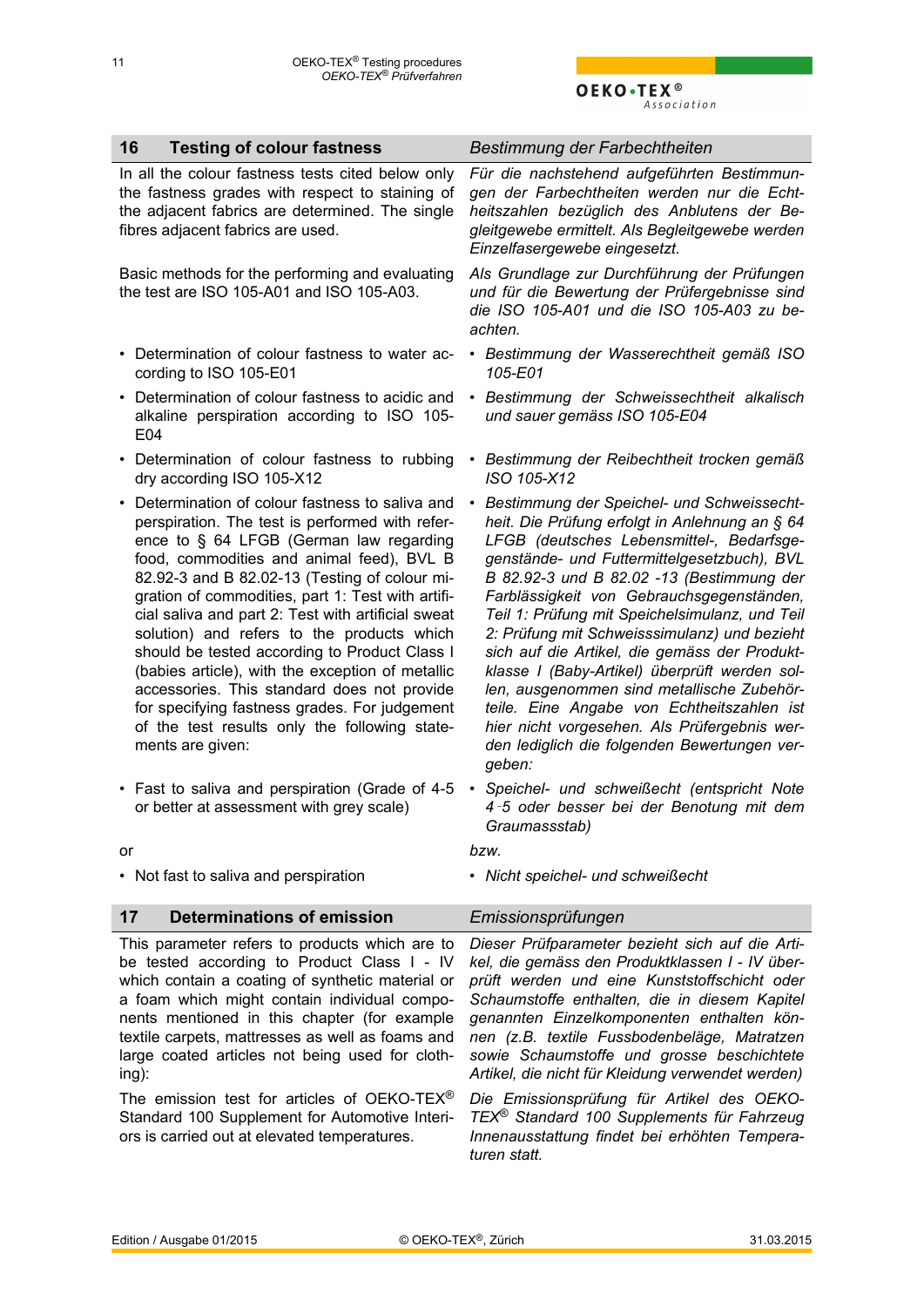<span id="page-11-0"></span>

| 17.1<br>Quantitative determination of formal-<br>dehyde emitting into the air                                                                                                                                                                                   | Quantitative Bestimmung des in die Raumluft<br>emittierenden Formaldehyds                                                                                                                                                                                                                                                                                        |
|-----------------------------------------------------------------------------------------------------------------------------------------------------------------------------------------------------------------------------------------------------------------|------------------------------------------------------------------------------------------------------------------------------------------------------------------------------------------------------------------------------------------------------------------------------------------------------------------------------------------------------------------|
| The test is performed in a chamber of defined<br>size, using samples of defined area.                                                                                                                                                                           | Die Prüfung erfolgt nach dem Kammerverfah-<br>ren, wobei Prüfmuster von definierter Fläche in<br>eine Prüfkammer mit bekanntem Rauminhalt<br>eingehängt werden.                                                                                                                                                                                                  |
| The sample is brought to equilibrium with air<br>free of formaldehyde at a defined air exchange<br>rate. Under continuing ventilation a defined<br>amount of air is sampled and the contained<br>formaldehyde is quantitatively absorbed in a test<br>solution. | Nach Umspülung der Materialprobe mit formal-<br>dehydfreier Luft bei einer definierten Luftwech-<br>selrate wird nach Einstellung des Gleichge-<br>wichtszustandes unter Fortsetzung der Spülung<br>ein bekanntes Luftvolumen aus der Kammer ab-<br>gesaugt und der noch vorhandene Formalde-<br>hydanteil quantitativ in einer Prüfflüssigkeit ab-<br>sorbiert. |
| The quantitative determination of the absorbed<br>formaldehyde is performed according to Para-<br>graph 2.2 of this document.                                                                                                                                   | Die quantitative Bestimmung des absorbierten<br>Formaldehyds erfolgt Ziffer 2.2 dieses Doku-<br>ments.                                                                                                                                                                                                                                                           |
|                                                                                                                                                                                                                                                                 |                                                                                                                                                                                                                                                                                                                                                                  |
| Determination of the emission of vola-<br>17.2<br>tile and odorous compounds by gas<br>chromatography                                                                                                                                                           | Bestimmung der Emission leichtflüchtiger und<br>geruchsbildender Komponenten mittels Gas-<br>chromatographie                                                                                                                                                                                                                                                     |
| The content of the following volatile and/or odor-<br>ous substances are determined:                                                                                                                                                                            | Geprüft wird auf folgende leichtflüchtige und/<br>oder geruchsbildende Komponenten:                                                                                                                                                                                                                                                                              |
| • Individual components:                                                                                                                                                                                                                                        | • Als Einzelkomponenten:                                                                                                                                                                                                                                                                                                                                         |
| Toluene<br>Styrene<br>Vinylcyclohexene<br>4-Phenylcyclohexene<br><b>Butadiene</b><br>Vinyl chloride                                                                                                                                                             | $[108-88-3]$<br>$[100-42-5]$<br>$[100-40-3]$<br>$[4994-16-5]$<br>$[106-99-0]$<br>$[75-01-4]$                                                                                                                                                                                                                                                                     |
| • Sum parameters:                                                                                                                                                                                                                                               | • Als Summenparameter:                                                                                                                                                                                                                                                                                                                                           |
| Aromatic hydrocarbons                                                                                                                                                                                                                                           | Aromatische Kohlenwasserstoffe                                                                                                                                                                                                                                                                                                                                   |

The test is performed in a chamber of defined size, using samples of defined area. The sample is brought to equilibrium with conditioned air at a defined air exchange rate. Under continuing ventilation a defined amount of air is sampled and passed over an adsorbent. Desorption is carried out with an appropriate solvent. The content of the above mentioned components in the extract is determined by gas chromatography coupled with mass selective detection.

*Die Prüfung erfolgt nach dem Kammerverfahren, wobei Prüfmuster definierter Fläche in einer Prüfkammer bekannten Rauminhaltes ausgelegt werden. Nach Umspülung der Materialprobe mit klimatisierter Luft bei einer bekannten Luftwechselrate wird nach Einstellung des Gleichgewichtszustandes unter Fortsetzung der Spülung Luft aus der Kammer abgesaugt und über ein Adsorbens geleitet. Nach Beendigung der Absorption erfolgt mit einem geeigneten Lösungsmittel eine Desorption mit anschließender gaschromatographischer Analyse in Verbindung mit massenselektiver Detektion der im Extrakt befindlichen Komponenten.*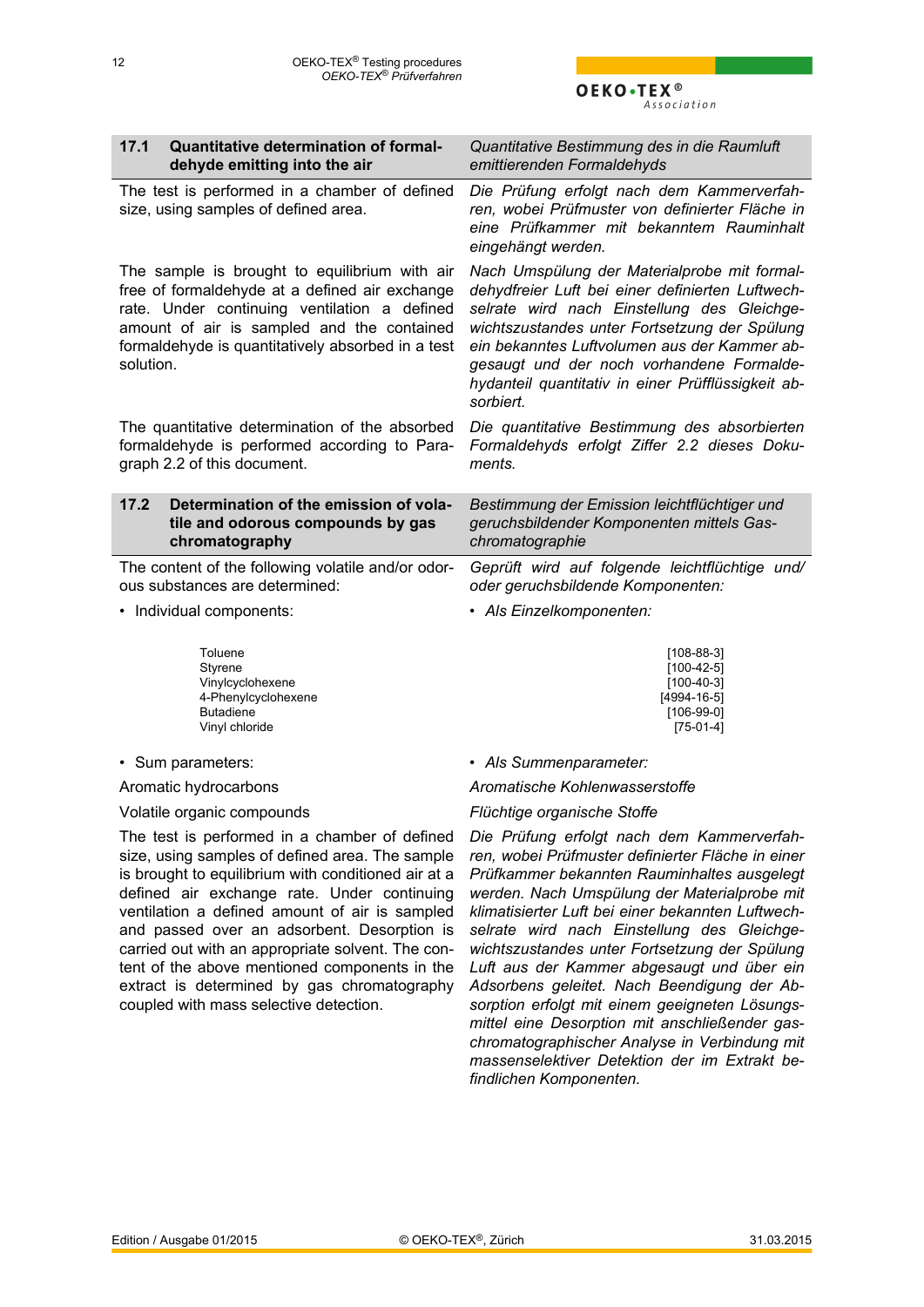*werden alle Artikel einer sensorischen Geruchsprüfung unterzogen. Diese Prüfung hat vor allen anderen Untersuchungen sofort im Anlieferungszustand und - sofern erforderlich - unmittelbar im Anschluss an eine vorausgegangene Wärmelagerung innerhalb eines abgeschlosse-*

*Beispielhaft wird aufgeführt, unter welchen Voraussetzungen die weitere Untersuchung einer Ware nach OEKO-TEX*® *Standard 100 abge-*

*nen Systems zu erfolgen.*

<span id="page-12-0"></span>

| 18           | <b>Sensory Odour test</b>                                                                                                                                                                                                                       | Sensorische Geruchsprüfung                                                                                                                                                                                                                                                                                                                       |
|--------------|-------------------------------------------------------------------------------------------------------------------------------------------------------------------------------------------------------------------------------------------------|--------------------------------------------------------------------------------------------------------------------------------------------------------------------------------------------------------------------------------------------------------------------------------------------------------------------------------------------------|
|              |                                                                                                                                                                                                                                                 |                                                                                                                                                                                                                                                                                                                                                  |
| 18.1         | Odour test (textile floor coverings,<br>mattresses, foam and large coated ar-<br>ticles not being used for clothing)                                                                                                                            | Geruchsprüfung (textile Fussbodenbeläge, Mat-<br>ratzen, Schaumstoffe und grosse beschichtete<br>Artikel, die nicht für Kleidung verwendet werden)                                                                                                                                                                                               |
|              | After being fitted, textile floor coverings may<br>emit a more or less perceptible odour. This is an<br>inherent initial odour typical of the new products<br>and normally vanishes after some weeks.                                           | Bei textilen Fußbodenbelägen kann es nach der<br>Verlegung unabhängig von der Verklebung zu<br>einer mehr oder weniger starken Geruchsbil-<br>dung kommen. Es handelt sich hierbei um einen<br>Eigengeruch des Fussbodenbelags, der sich im<br>Normalfall nach einer Liegezeit von einigen Wo-<br>chen verliert oder zumindest deutlich abnimmt. |
| analysis.    | Due to the large number of compounds, which<br>may produce an odour, sensory odour testing<br>may be a valuable complement to instrumental                                                                                                      | Die sensorische Geruchsprüfung ist daher auf-<br>grund der Vielzahl an möglichen geruchsintensi-<br>ven Verbindungen als Ergänzungsprüfung zu<br>den apparativ ausgeführten analytischen Unter-<br>suchungen anzusehen.                                                                                                                          |
|              | The odour test is performed with reference to<br>SNV 195 651. The test specimen is tested for<br>the development of odour in a closed system,<br>taking note of time, temperature and humidity<br>both in as-delivered state and after storage. | Die Geruchsprüfung erfolgt in Anlehnung an die<br>SNV 195 651. Die Prüfprobe wird sowohl im An-<br>lieferungszustand als auch nach vorausgegan-<br>gener Lagerung in einem abgeschlossenen Sys-<br>tem unter Einbeziehung der Parameter Zeit,<br>Temperatur und Luftfeuchtigkeit sensorisch auf<br>Geruchsentwicklung überprüft.                 |
|              | At least six trained people should judge the<br>odour intensity independently. For judgement of<br>the intensity a grade scale is used.                                                                                                         | Bei der Beurteilung der Geruchsintensität geben<br>mindestens sechs geschulte Prüfpersonen un-<br>abhängig voneinander eine Beurteilung im Sin-<br>ne der nachfolgenden Notenskala ab.                                                                                                                                                           |
| Grade scale: |                                                                                                                                                                                                                                                 | Notenskala:                                                                                                                                                                                                                                                                                                                                      |
|              | $1 =$ odourless                                                                                                                                                                                                                                 | $1 = geruchlos$                                                                                                                                                                                                                                                                                                                                  |
|              | $2$ = weak odour                                                                                                                                                                                                                                | $2 =$ schwacher Geruch                                                                                                                                                                                                                                                                                                                           |
|              | $3$ = medium odour                                                                                                                                                                                                                              | $3$ = mittlerer Geruch                                                                                                                                                                                                                                                                                                                           |
|              | $4 =$ strong odour                                                                                                                                                                                                                              | $4 =$ starker Geruch                                                                                                                                                                                                                                                                                                                             |
|              | $5 =$ very strong odour                                                                                                                                                                                                                         | 5 = sehr starker Geruch                                                                                                                                                                                                                                                                                                                          |
|              | Intermediate grades (e.g. 2-3) are allowed.                                                                                                                                                                                                     | Bei der Bewertung sind halbe Zwischennoten<br>$(z.B. 2-3)$ zulässig.                                                                                                                                                                                                                                                                             |
| 18.2         | <b>Odour test on other articles</b>                                                                                                                                                                                                             | Geruchsprüfung an sonstigen Artikeln                                                                                                                                                                                                                                                                                                             |
|              | Except those articles tested on odour according<br>to 18.1 all articles are subjected to a sensory                                                                                                                                              | Ausgenommen diejenige Artikel, die einer Ge-<br>ruchsprüfung gemäss 18.1 unterzogen werden,                                                                                                                                                                                                                                                      |

Standard 100 is not allowed

system.

odour test. This test must be performed before the start of other tests and immediately after delivery of the sample but - if necessary - after storage at increased temperature in a closed

Examples are given below of conditions under which further testing according to OEKO-TEX®

Edition / Ausgabe 01/2015 © OEKO-TEX®, Zürich 31.03.2015

*lehnt wird:*